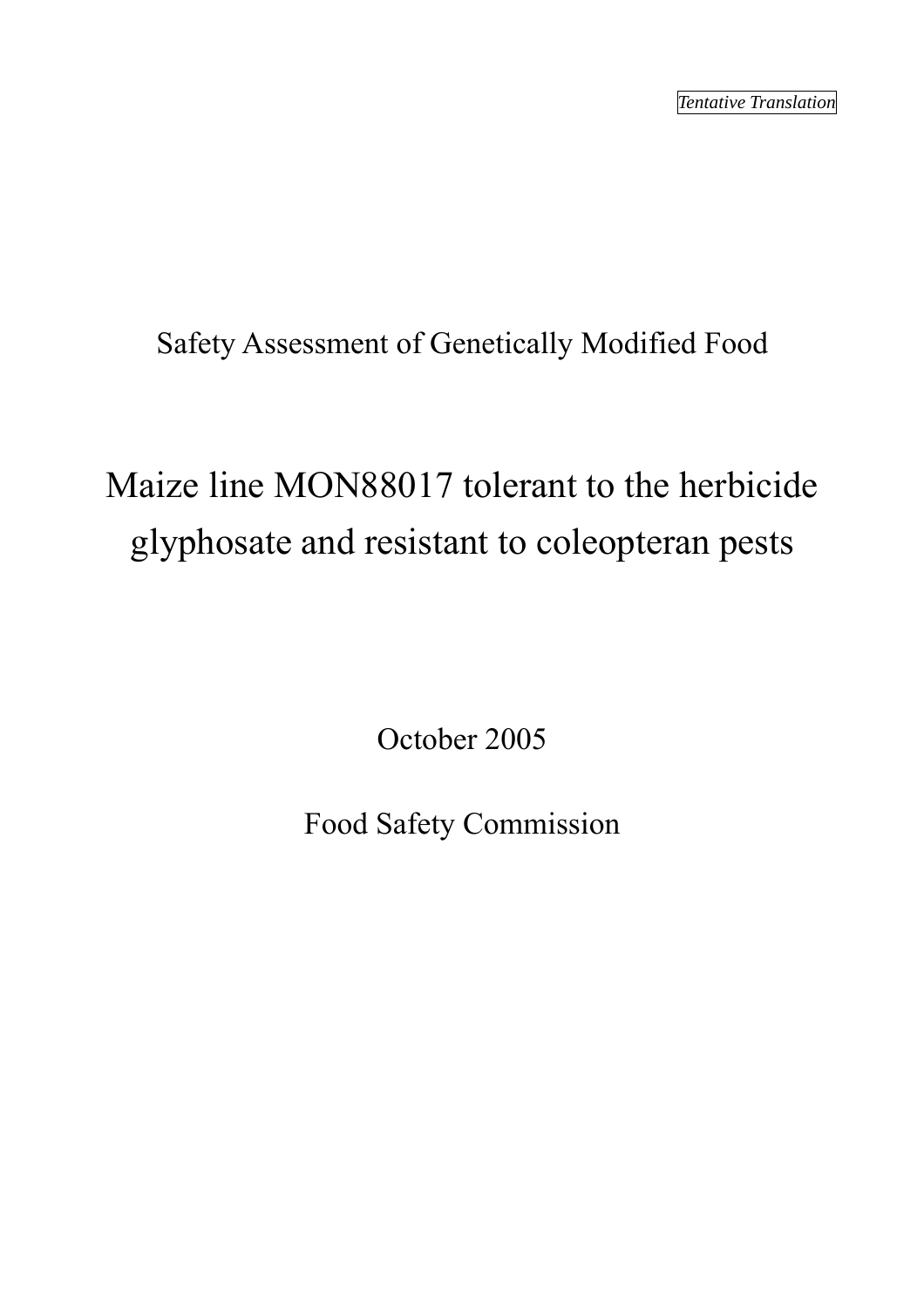## **Contents**

|           |                                                                                                | page           |
|-----------|------------------------------------------------------------------------------------------------|----------------|
|           | Process of Deliberations                                                                       | $\mathbf{1}$   |
|           | Members of the Food Safety Commission (FSC)                                                    | 1              |
|           | Members of the Genetically Modified Foods Expert Committee (GMF-EC) of FSC                     | $\mathbf{1}$   |
|           | Report on Safety Assessment of Maize Line MON88017 Tolerant to the Herbicide Glyphosate and    | $\overline{2}$ |
|           | Resistant to Coleopteran Pests as Food                                                         |                |
|           | Introduction                                                                                   | $\overline{2}$ |
|           | Outline of the food to be assessed                                                             | $\overline{2}$ |
|           | Safety assessment of the genetically modified food                                             | $\overline{2}$ |
|           | Section 1 Properties of the host used as a counterpart for comparison (or other comparator) in | $\overline{2}$ |
|           | safety assessment and its differences from the recombinant plant                               |                |
| 1         | Host and introduced DNA                                                                        | $\overline{2}$ |
| 2         | History of utilization of the host as food                                                     | 3              |
| 3         | Components of the food derived from the host                                                   | 3              |
| 4         | Usages of the host and recombinant plants as food and their differences                        | 3              |
| 5         | Reasons for using any plant/product in addition to the host as a comparator and its            | 3              |
|           | properties as food                                                                             |                |
| 6         | Differences that need to be assessed for safety                                                | 3              |
| Section 2 | Purposes and usages of the recombinant plant                                                   | 4              |
| Section 3 | Host                                                                                           | $\overline{4}$ |
| 1         | Taxonomic status (species, variety, and strain)                                                | 4              |
| 2         | Genetic ancestry and breeding history                                                          | 4              |
| 3         | Production of harmful physiological substances                                                 | 4              |
| 4         | Allergenicity                                                                                  | 4              |
| 5         | Foreign pathogenic factors (e.g. viruses)                                                      | 4              |
| 6         | Safe consumption                                                                               | 4              |
| 7         | Close relatives of the host                                                                    | 5              |
|           | Section 4 Vector                                                                               | 5              |
| 1         | Name and origin                                                                                | 5              |
| 2         | Properties                                                                                     | 5              |
| Section 5 | Inserted DNA, gene products and expression vector construction                                 | 5              |
| 1         | Donor of the inserted DNA                                                                      | 5              |
| 2         | Properties of the inserted DNA or genes (including drug-resistance gene) and their gene        | 5              |
|           | products                                                                                       |                |
| 3         | Regulatory regions involved in the expression of the inserted genes (including the             | 6              |
|           | drug-resistance gene)                                                                          |                |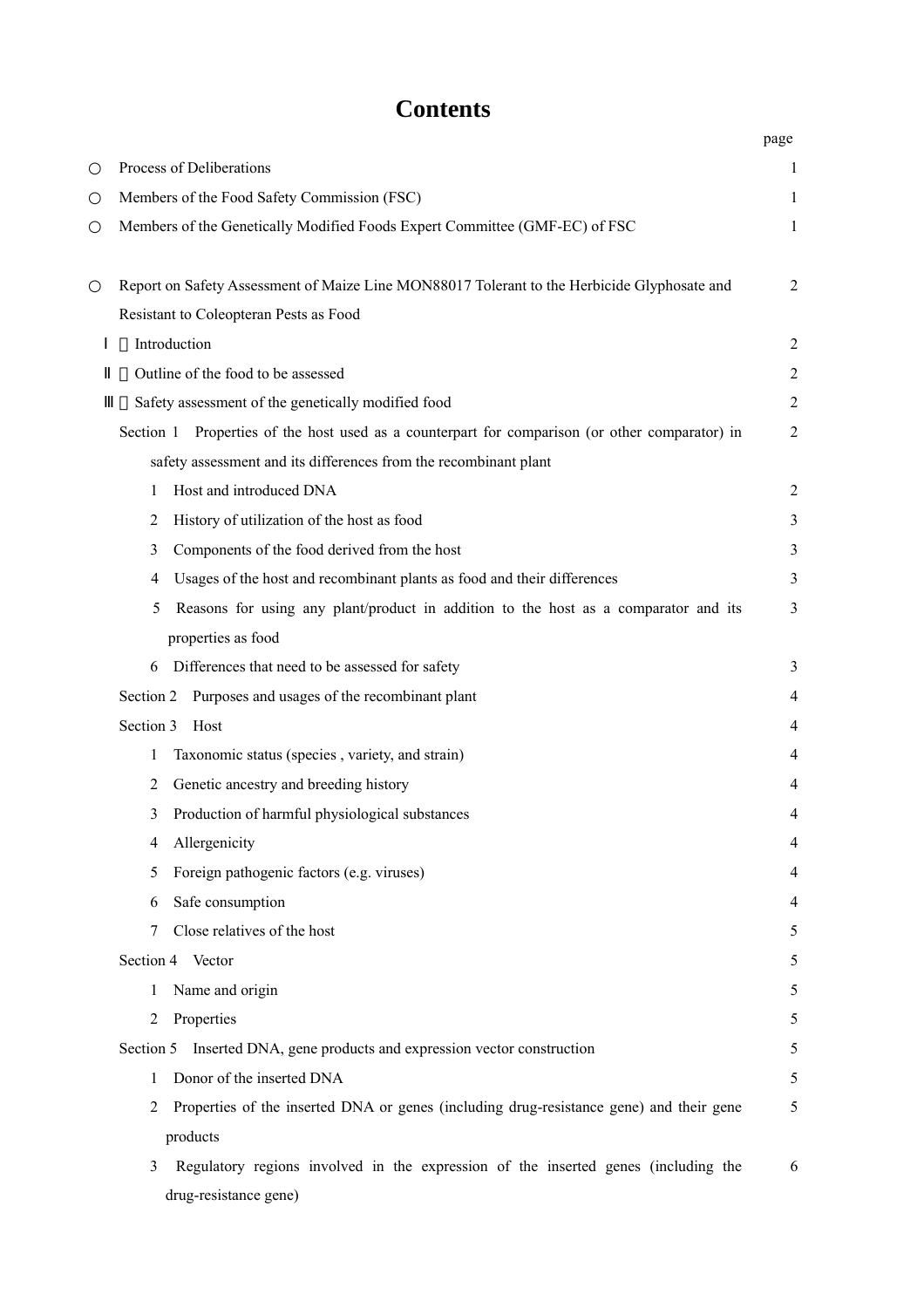| 4         | Methods for construction of the expression vector with foreign DNA inserts             | 6  |
|-----------|----------------------------------------------------------------------------------------|----|
| 5         | Expression vector constructed                                                          | 6  |
| 6         | Methods for DNA transfer into the host and subsequent breeding                         | 7  |
| Section 6 | Recombinant plant                                                                      | 7  |
| 1         | Inserted genes                                                                         | 7  |
| 2         | Spatial and temporal expression levels of the gene product in the recombinant plant    | 8  |
| 3         | Daily intake of the gene product (protein) and its significance                        | 9  |
| 4         | Allergenicity of the gene product (protein)                                            | 9  |
| 5         | Stability of the gene introduced into the recombinant plant                            | 10 |
| 6         | Effect of the expressed gene product (protein) on the metabolic pathways               | 11 |
| 7         | Differences from the host                                                              | 11 |
| 8         | Approval and usage of the recombinant plant as food in other countries                 | 11 |
| 9         | Methods for cultivation                                                                | 12 |
| 10        | Methods for seed production and management                                             | 12 |
| Section 7 | Studies required additionally when safety cannot be confirmed based on Sections 2 to 6 | 12 |
|           | Conclusion                                                                             | 12 |
|           | References                                                                             | 13 |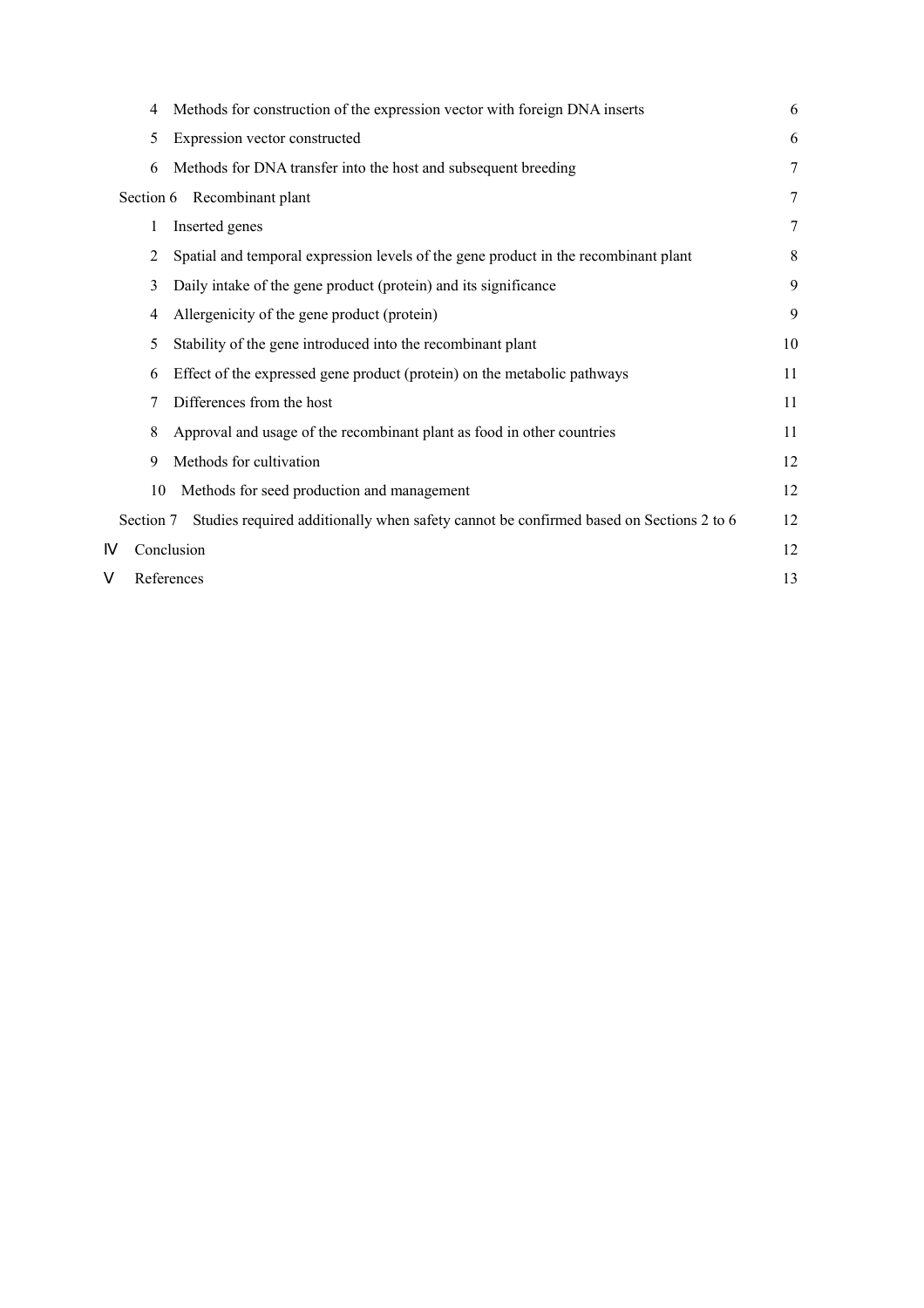Process of Deliberations

| December 6, 2004                | Food safety assessment of genetically modified Maize Line    |
|---------------------------------|--------------------------------------------------------------|
|                                 | MON88017 was requested by the Minister of Health, Labour     |
|                                 | and Welfare (MHLW)                                           |
| December 9, 2004                | The 73rd Commissioners Meeting (explanation of the request   |
|                                 | from MHLW)                                                   |
| January 24, 2005                | The 21st Meeting of the Genetically Modified Foods Expert    |
|                                 | Committee (GMF-EC)                                           |
| April 25, 2005                  | The 26th Meeting of GMF-EC                                   |
| June 17, 2005                   | The 28th Meeting of GMF-EC                                   |
| August 1, 2005                  | The 30th Meeting of GMF-EC                                   |
| August 18, 2005                 | The 107th Commissioners Meeting (draft report on the safety  |
|                                 | assessment)                                                  |
| August 18 to September 14, 2005 | Collection of public comments                                |
| September 30, 2005              | Final report to Head Commissioner from GMF-EC                |
| October 6, 2005                 | The 114th Commissioners Meeting (final decision)             |
|                                 | Notification of the opinion on the safety assessment to MHLW |

Members of the Food Safety Commission (FSC)

| Chairperson        | Masaaki Terada    |
|--------------------|-------------------|
| Deputy Chairperson | Tadao Terao       |
|                    | Naoko Koizumi     |
|                    | Motoko Sakamoto   |
|                    | Yasuhiko Nakamura |
|                    | Seiichi Honma     |
|                    | Takeshi Mikami    |

Members of the Genetically Modified Foods Expert Committee (GMF-EC) of FSC

| Chairperson        | Takao Hayakawa    |                  |
|--------------------|-------------------|------------------|
| Deputy Chairperson | Jun-ichi Sawada   |                  |
|                    | Shizunobu Igimi   | Reiko Teshima    |
|                    | Sachie Ikegami    | Hiroshi Nyunoya  |
|                    | Katsumi Imaida    | Akihiro Hino     |
|                    | Atsuo Urisu       | Kimiko Murofushi |
|                    | Yoshihiro Ozeki   | Takashi Yamakawa |
|                    | Naoto Shibuya     | Takeshi Yamazaki |
|                    | Yuichiro Watanabe |                  |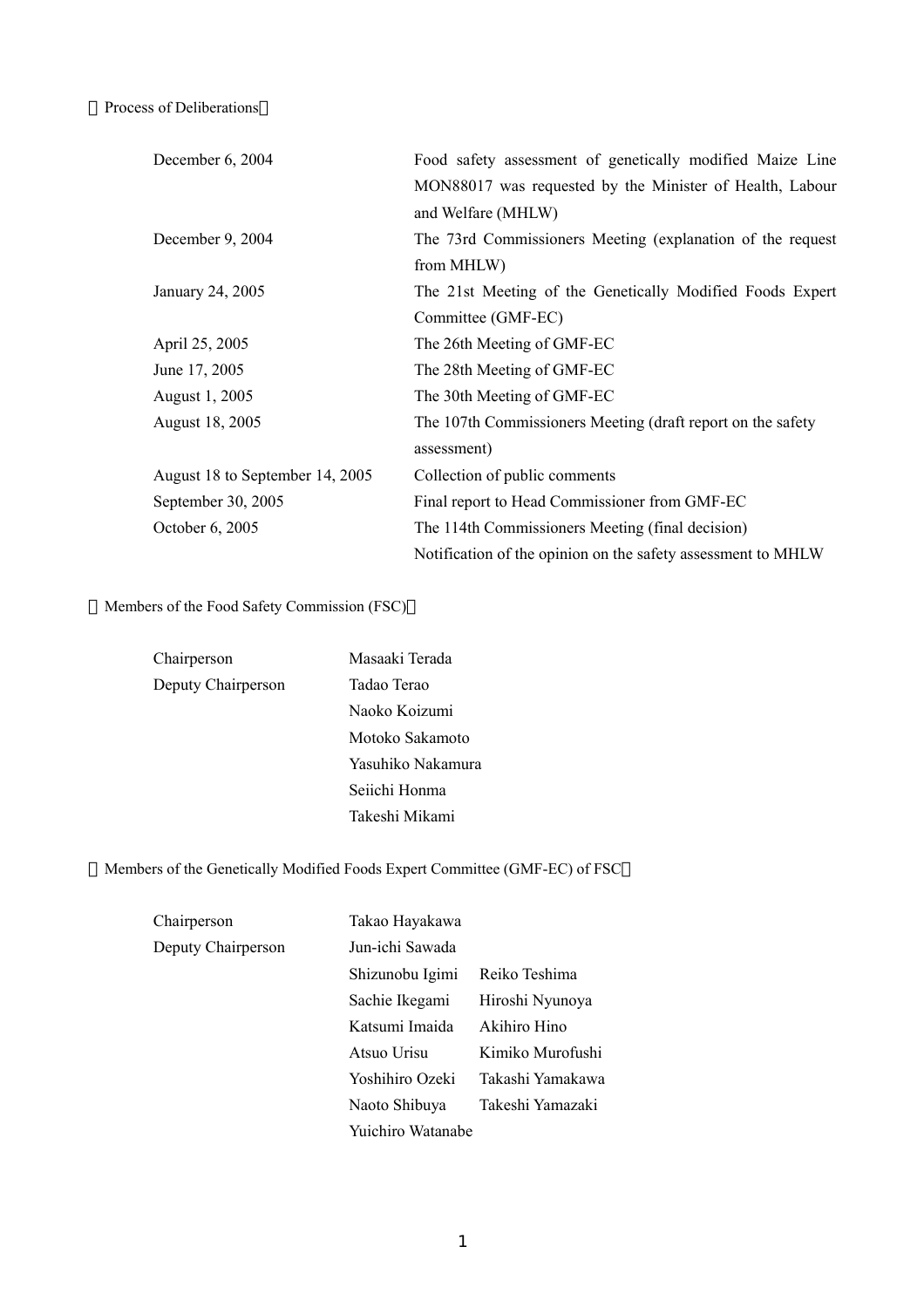## **Report on Safety Assessment of Maize Line MON88017 Tolerant to the Herbicide Glyphosate and Resistant to Coleopteran Pests as Food**

#### Ⅰ **Introduction**

The Food Safety Commission received a request from the Ministry of Health, Labour and Welfare in accordance with the Food Safety Basic Law to provide its opinion on safety assessment of foods derived from maize line MON88017 tolerant to the herbicide glyphosate and resistant to coleopteran pests. (Relevant documents were received on December 6, 2004.)

#### Ⅱ **Outline of the food to be assessed**

| Name       | Maize line MON88017 tolerant to the herbicide glyphosate and resistant |
|------------|------------------------------------------------------------------------|
|            | to coleopteran pests                                                   |
| Properties | Glyphosate-tolerance and coleopteran pest-resistance                   |
| Applicant  | Monsanto Japan Limited.                                                |
| Developer  | Monsanto Company (USA)                                                 |

Genetically modified maize line MON88017 tolerant to the herbicide glyphosate and resistant to coleopteran pests (hereinafter MON88017) was produced by introducing a modified *cp4 epsps* (*aroA*) gene derived from *Agrobacterium* sp. CP4 strain and a modified *cry3Bb1* gene derived from the gram-positive bacterium *Bacillus thuringiensis* ssp. *kumamotoensis*.

The host of this line, dent maize is mainly used as feed, but also used as materials for corn oil, starch and other foods.

#### Ⅲ **Safety assessment of the genetically modified food**

## **Section 1 Properties of the host used as a counterpart for comparison (or other comparator) in safety assessment and its differences from the recombinant plant**

#### **1 Host and introduced DNA**

(1) Species and origin of the host

The host used is dent maize (*Zea mays*), which belongs to Poaceae.

#### (2) Species and origin of the donor

The modified *cp4 epsps* and modified *cry3Bb1* genes were originated from the *epsps* gene isolated from *Agrobacterium* sp. CP4 strain and the *cry3Bb1* gene isolated from *B. thuringiensis* ssp. *kumamotoensis*, respectively.

(3) Properties of the introduced DNA and methods for DNA transfer

The modified *cp4 epsps* and modified *cry3Bb1* genes introduced into the genome of maize express the proteins that confer herbicide glyphosate tolerance and insecticidal activity against Coleoptera (corn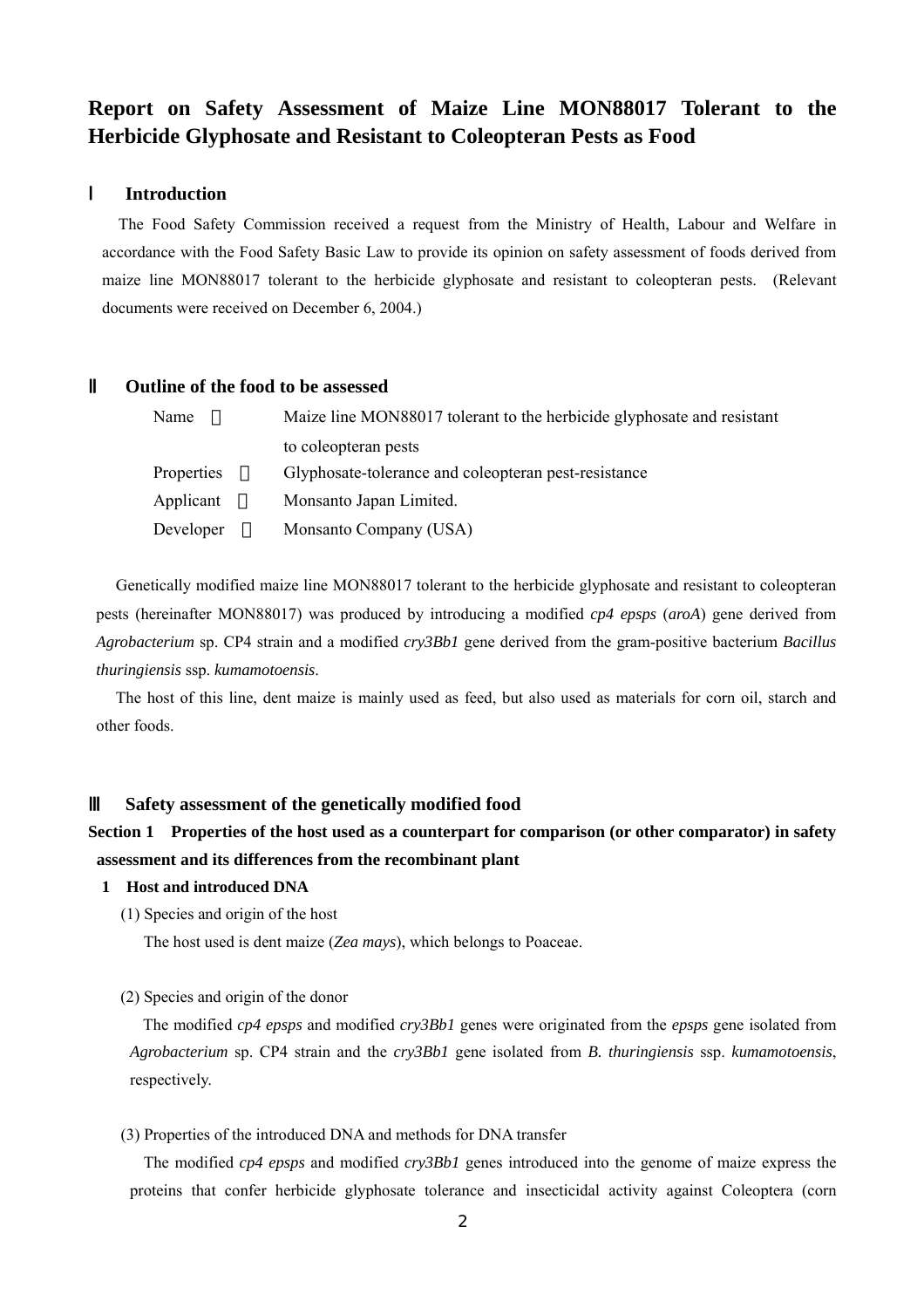rootworms). The genes were introduced into the genome of a hybrid dent maize by the *Agrobacterium*-mediated gene transfer method using a plasmid PV-ZMIR39 containing the modified *epsps*  and modified *cry3Bb1* genes.

#### **2 History of utilization of the host as food**

The host, maize, is one of the major cereal crops along with wheat and rice. The grain of maize, e.g., corn, has been consumed as food since B.C., so that maize has been cultivated as one of the major crop plants in the world (Reference 1). The world production of corn in 2000 was about 590 million tons (Reference 2).

#### **3 Components of the food derived from the host**

(1) Outline of the types and amounts of major nutrients (proteins, lipids, etc.) contained in the edible parts of the host

It has been reported that major nutrients in the kernels of dent maize consist of protein (6-16.1%), fat (2.48-5.7 ), fiber (10.99-11.41 ), ash (0.89-6.28 ), and carbohydrate (77.4-88.1 ) (literature values).

(2) Outline of the types and amounts of toxic constituents and anti-nutrients

There have been no reports that dent maize produces toxic constituents and anti-nutrients that cause adverse effects on human health (Reference 3).

#### **4 Usages of the host and recombinant plants as food and their differences**

(1) Harvesting time and storage method

The harvesting time and storage methods for MON88017 are the same as those for conventional maize strains.

(2) Consumable (edible) parts

The edible parts of MON88017 are the same as those of conventional maize strains.

(3) Consumption volume

The consumption of MON88017 is estimated to be comparable to that of conventional maize.

(4) Cooking and processing methods

The cooking and processing methods for corns of MON88017 are the same as those of conventional maize strains.

**5 Reasons for using any plant/product in addition to the host as a comparator and its properties as food**  No other plant/product than the host is used as a comparator.

#### **6 Differences that need to be assessed for safety**

In MON88017, modified CP4 EPSPS and modified Cry3Bb1 proteins are produced by the inserted DNA cassettes containing the modified *cp4 epsps* and modified *cry3Bb1* genes. These are the only differences from the host.

Based on the items 1 to 6 stated above, it has been concluded that existing maize can be used as a comparator to assess the safety of the MON88017 line .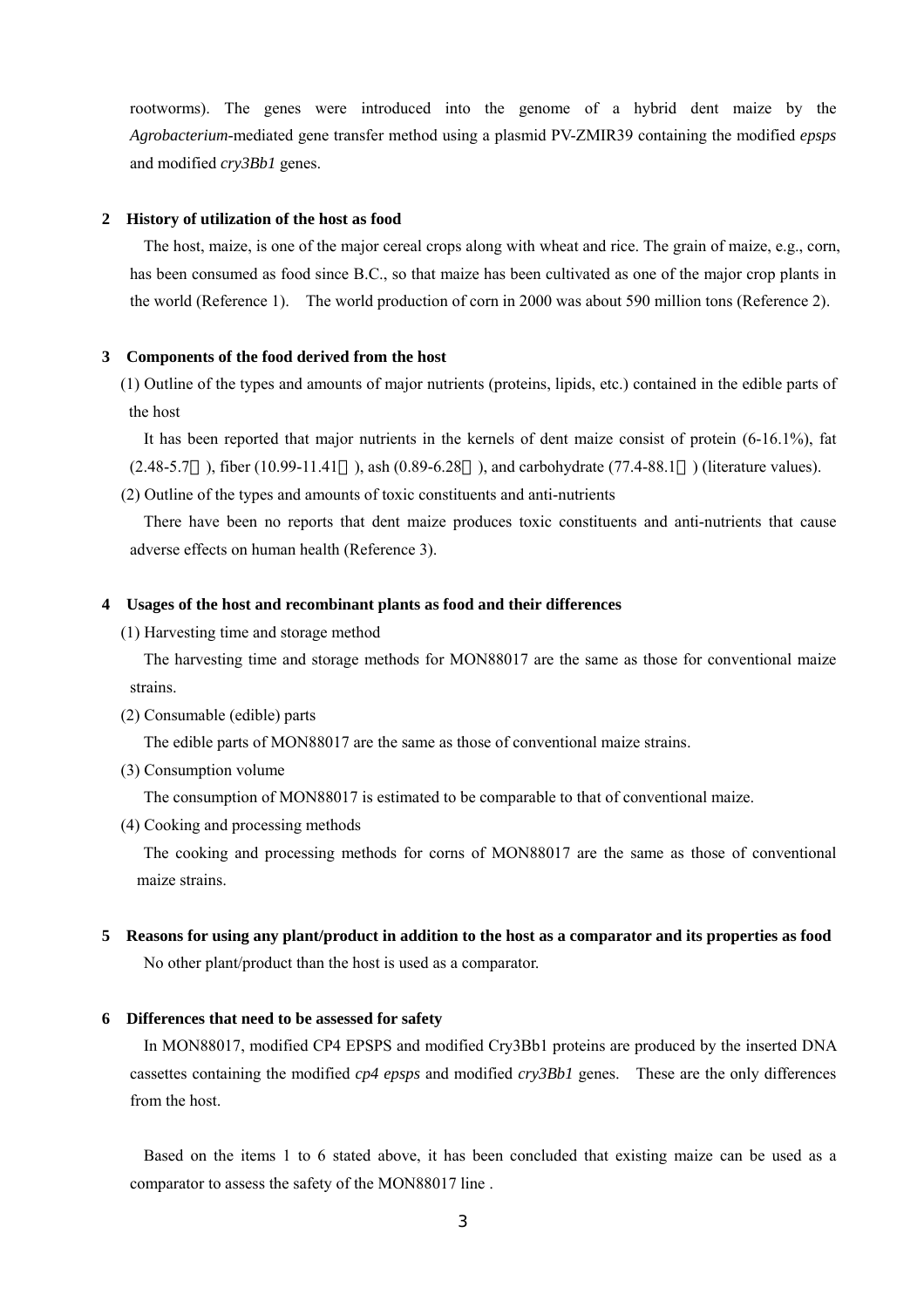#### **Section 2 Purposes and usages of the recombinant plant**

The modified *cp4 epsps* gene inserted into the genome of MON88017 encodes modified CP4 EPSPS protein that inactivates the herbicide glyphosate, preventing the plants from withering or dying (herbicidal activity). This allows the genetically modified plants to continue growing irrespective of glyphosate applications during their cultivation, while ordinary intolerant weeds do not survive.

The modified *cry3Bb1* gene in MON88017 encodes the modified Cry3Bb1 protein and endows the recombinants with resistance to corn rootworms (Coleoptera, *Diabrotica* sp.), protecting them from the pest insects.

#### **Section 3 Host**

#### **1 Taxonomic status (species, variety and strain)**

The maize (*Zea mays*) used as the host plant was a hybrid of dent maize.

#### **2 Genetic ancestry and breeding history**

Maize is considered to have been originated from Mexico or Guatemala though there is no decisive evidence. The most convincing hypothesis is that it was derived from teosinte (*Zea mexicana*) in the process of breeding. (References 4, 5 and 6)

#### **3 Production of harmful physiological substances**

There have been no reports on the productivity of harmful physiological substances in maize. (Reference 3)

#### **4 Allergenicity**

Maize is not regarded as a major allergy-inducing food (Reference 7) with a few reports of allergy cases. In the rare cases reported as anaphylaxis (References 8 and 9), no allergen has been identified.

Recently, Pasterollo et al. have reported that lipid transfer protein (LTP) serves as a major allergen of maize (References 10 and 11). The sensitization to this allergen is mainly observed in Southern Europe. It has been suggested that patients sensitized to maize LTP might elicit allergic reactions to LTP of other vegetables.

#### **5 Foreign pathogenic factors (e.g. viruses)**

While many diseases in maize have been known simlar to those in many other plants, they are not reported to be infectious to human and other animals.

#### **6 Safe consumption**

Maize is one of the major cereal crops in the world along with rice and wheat and has been consumed since ancient times. In 2003, Japan imported about 3,590,000 tons of maize grains for starch production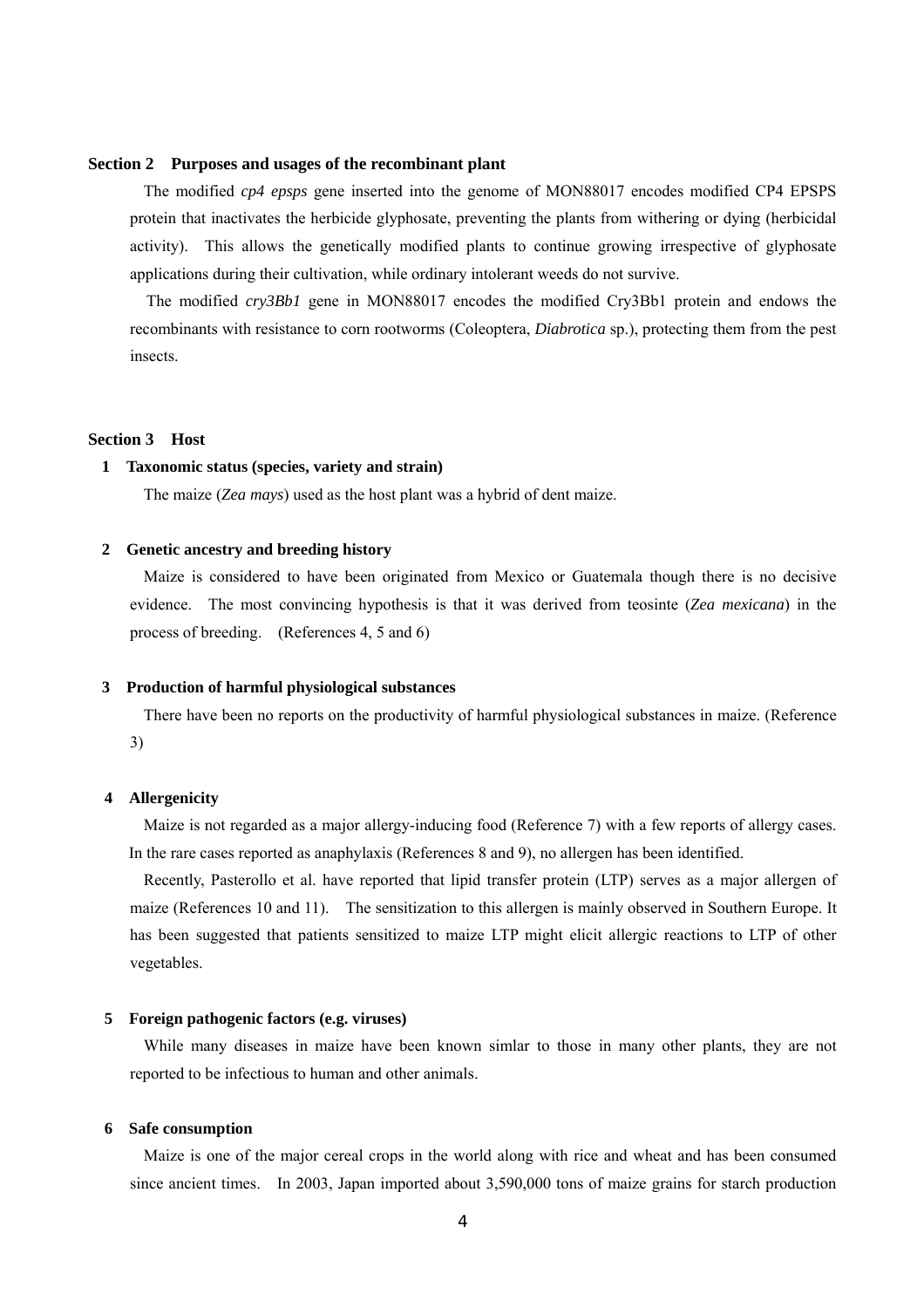and 830,000 tons for other food ingredients. (Reference 12)

As for feeds, about 11,860,000 tons were used as an ingredient for mixed feeds in 2003. The imported amount in 2003 was about 12,390,000 tons, about 93% of which was imported from the USA. (References 12 and 13)

#### **7 Close relatives of the host**

The *Tripsacum* genus and teosinte of the *Zea* genus are close relatives to maize, but teosinte is the only species that can be naturally cross-fertilized with maize. Natural cross-fertilization with *Tripsacum* genus plants has not been known (Reference 7). In Japan, wild species of the *Tripsacum* genus and teosinte have not been reported (References 14 and 15).

#### **Section 4 Vector**

#### **1 Name and origin**

The plasmid PV-ZMIR39 used to produce the MON88017 line was constructed from the intermediate plasmids A to D.

All these plasmids were constructed from plasmids derived from *Rhizobium radiobacter* (*Agrobacterium tumefaciens*) or nonpathogenic *Escherichia coli*.

#### **2 Properties**

The recognition sites of restriction endonucleases in the intermediate plasmids A to D have been identified. The functions of all the components of these plasmids used for construction of the plasmid PV-ZMIR39 have also been clarified .

#### **Section 5 Inserted DNA, gene products, and expression vector construction**

#### **1 Donor of the inserted DNA**

(1) Name, origin and taxonomy

Of the genes inserted into MON88017, the modified *cp4 epsps* gene is derived from *Agrobacterium* sp. CP4 strain, and the modified *cry3Bb1* gene is derived from *B. thuringiensis* ssp. *kumamotoensis*.

#### (2) Safety

*Agrobacterium* sp. from which the modified *cp4 epsps* gene was derived is a gram-negative bacterium existing in soil and rhizospheres of plants. No pathogenic and other problems associated with *Rhizobium* (*Agrobacterium*) in humans and livestock have been reported.

*B. thuringiensis* ssp. *kumamotoensis* from which the modified *cry3Bb1* gene was derived is a gram-positive bacterium commonly found in soil. No pathogenic and other problems associated with *B. thuringiensis* ssp. *kumamotoensis* in humans and livestock have been reported.

#### **2 Properties of the inserted DNA or genes (including the drug resistance gene) and their gene products**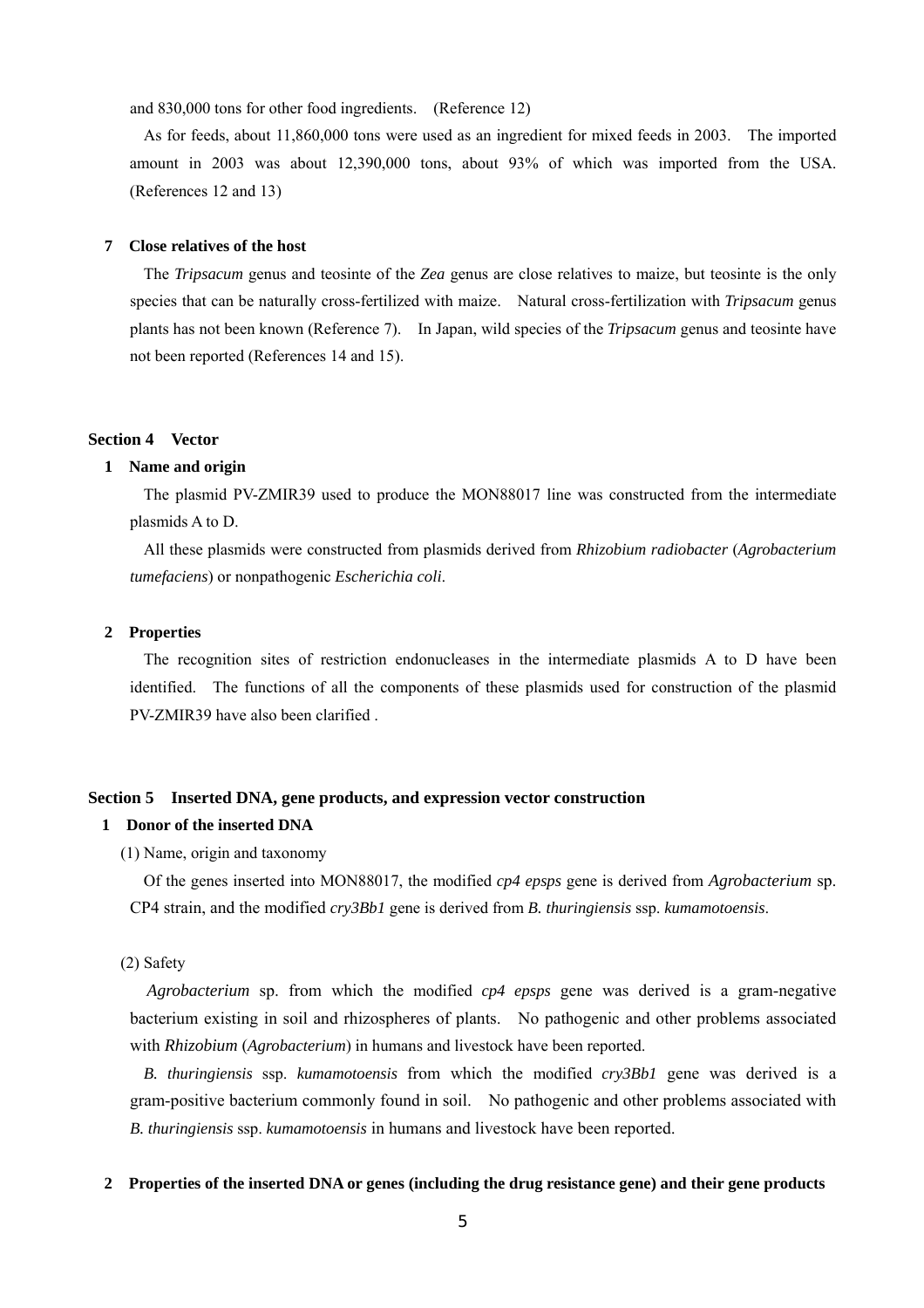The *cp4 epsps* (*aroA*) gene cloned from *Agrobacterium* sp. CP4 strain was modified to enhance the expression of the gene product in plants. The *cry3Bb1* gene cloned from *B. thuringiensis* ssp. *kumamotoensis* was modified to enhance the insecticidal activity of the gene product. The genetic components of the inserted DNA are shown in the table below. Their recognition sites of restriction endonucleases and functions have been identified.

### **3 Regulatory regions involved in the expression of the inserted genes (including the drug-resistance gene)**

(1) Promoter

In the two gene expression cassettes of the plasmid PV-ZMIR39, the promoter for the modified *cp4 epsps*  gene is P-ract1 of the actin 1 gene derived from rice (rice actin 1 promoter) (Reference 16), and the promoter for the modified *cry3Bb1* gene is P-e35S (e35S promoter) derived from cauliflower mosaic virus (CaMV) (Reference 17).

#### (2) Terminator

In the two gene expression cassettes of the plasmid PV-ZMIR39, the terminator for the modified *cp4 epsps* gene is NOS 3', the 3' untranslated region of the nopaline synthetic gene derived from *Rhizobium radiobacter* (*Agrobacterium tumefaciens*), and the terminator for the modified *cry3Bb1* gene is tahsp 17 3', the 3' untranslated region of heat shock protein 17.3 derived from wheat.

(3) Others

DNA sequences known to be harmful to humans and livestock are not present in the plasmid.

#### **4 Methods for construction of the expression vector with foreign DNA inserts**

The plasmid PV-ZMIR39, which was used for the production of MON88017, was constructed as follows: the modified *cry3Bb1* gene cassette, which was first constructed in a pUC119-derived expression vector, was inserted in a pUC119-derived vector with a kanamycin-resistance gene, and then the modified *cry3Bb1*  gene cassette was connected with a pBR322-derived vector containing the modified *cp4 epsps* gene cassette.

#### **5 Expression vector constructed**

MON88017 was developed using the plasmid PV-ZMIR39.

- The size of PV-ZMIR39 is 12,368 bp, and the nucleotide sequence of the plasmid and the recognition sites of restriction endonucleases have been determined.
- The function of each component element of PV-ZMIR39 has already been clarified. No known harmful nucleotide sequence is included.
- The intended region of the vector to be inserted into the host genome is from the left border region to the right border region in the clockwise direction.

The sizes, origins and nucleotide sequences of the genes to be inserted have been identified.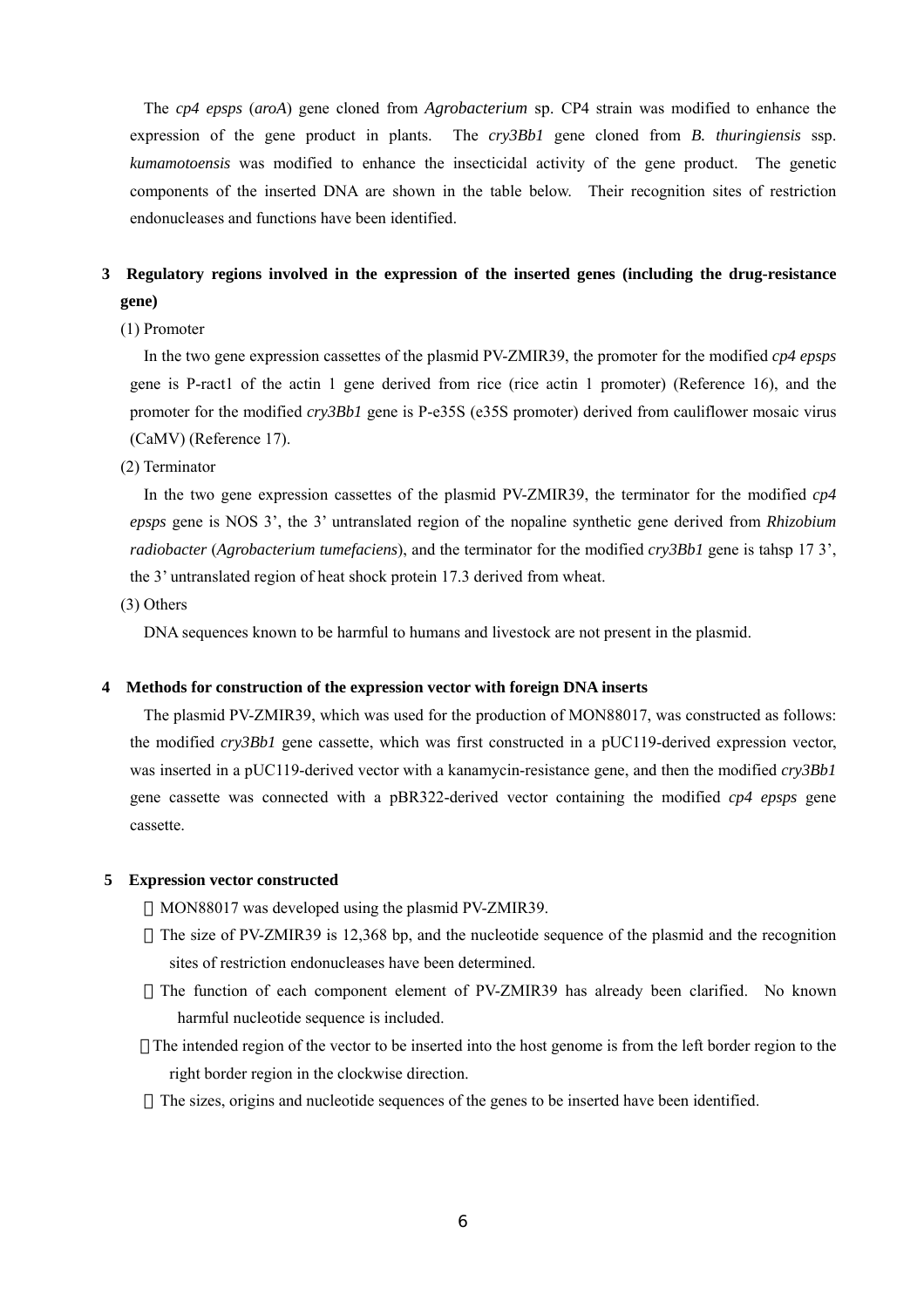DNAs inserted into MON88017

| Component                               | Function                                                                 |  |
|-----------------------------------------|--------------------------------------------------------------------------|--|
| elements                                |                                                                          |  |
| Modified <i>cp4 epsps</i> gene cassette |                                                                          |  |
| P-ract                                  | Promoter region of the actin 1 gene derived from rice                    |  |
| ract1 intron                            | Intron of the rice actin gene                                            |  |
| CTP <sub>2</sub>                        | Chloroplast transit peptide sequence derived from the Arabidopsis epsps  |  |
|                                         | gene, connected to the N-terminal of the <i>cp4 epsps</i> gene           |  |
| Modified cp4 epsps                      | Modified 5-enol-pyruvylshikimate-3-phosphate synthase<br>(EPSPS)         |  |
|                                         | gene from <i>Agrobacterium</i> sp. CP4 strain                            |  |
| NOS3'                                   | Terminator region of the nopaline synthase (NOS) gene derived from       |  |
|                                         | T-DNA of R. radiobacter (Agrobacterium tumefaciens)                      |  |
| Modified cry3Bb1 gene cassette          |                                                                          |  |
| P-e35S                                  | Promoter region of cauliflower mosaic virus (CaMV)                       |  |
| wt CAB leader                           | 5' untranslated region of the wheat chlorophyll a/b binding protein gene |  |
| ract1 intron                            | Intron of the rice actin gene                                            |  |
| Modified cry3Bb1                        | Modified cry3Bb1 gene derived from B. thuringiensis                      |  |
| tahsp $173'$                            | 3' untranslated terminator region of wheat heat shock protein 17.3       |  |

#### **6 Methods for DNA transfer into the host and subsequent breeding**

The T-DNA region of the plasmid PV-ZMIR39 was introduced to the host by the *Agrobacterium*-mediated method.

After the transformation, individual plants were regenerated by selecting transformed callus on culture media containing glyphosate. From these plants, further selection was carried out by determining the expression levels of modified Cry3Bb1 protein by ELISA to select strains with glyphosate tolerance and Coleoptera resistance.

#### **Section 6 Recombinant plant**

#### **1 Inserted genes**

(1) Copy number and flanking sequences of the host genome

Southern blot analysis was conducted in order to examine the number of sites where the modified *cp4 epsps* and modified *cry3Bb1* genes were inserted, their copy numbers, and integrity of the expression casettes including the presence or absence of external plasmid sequences in the genome of MON88017 line. As a result, it was confirmed that one copy of the intended T-DNA region containing the two gene expression cassettes had been successfully introduced in a perfect form. No external skeleton of the plasmid used was detected. The nucleotide sequences of the flanking regions in the genome of MON88017 have been also determined.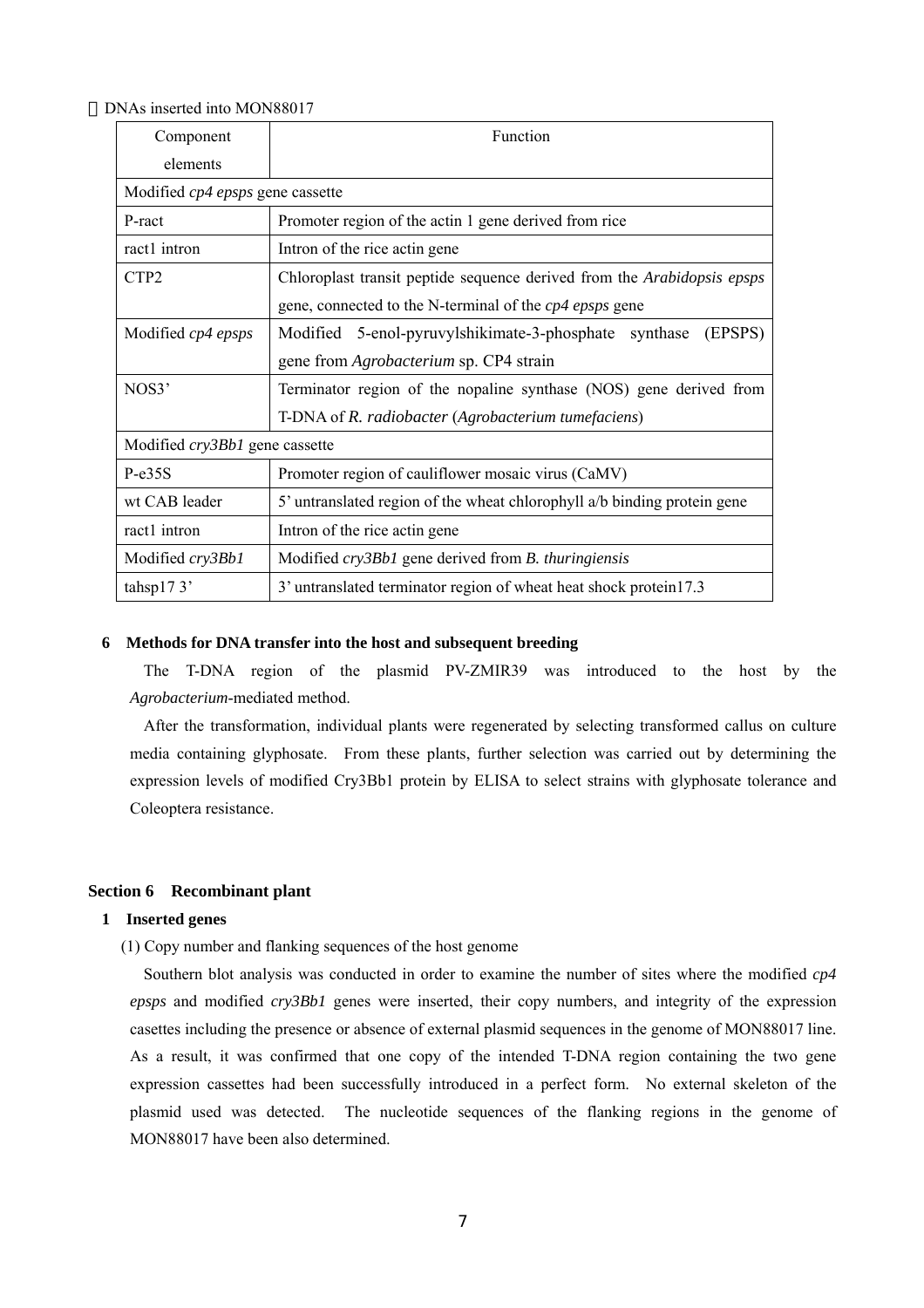#### DNA introduced into the genetically modified maize line MON88017 (schematic diagram)



(2) Presence of open reading frames and the possibility of their transcription and expression

Southern blotting and PCR analysis confirmed that only a single copy of the T-DNA region of the plasmid PV-ZMIR39, containing the modified *cp4 epsps* and modified *cry3Bb1* gene cassettes, was introduced into MON88017, and that no other gene fragments were introduced. Based on these findings, it was considered that no open reading frame that could express an unintended protein was contained. However, it was revealed that 19 and 1 bp sequences inconsistent with the DNA sequence of the PCR products were located adjacent to the 5' and 3' ends of the inserted DNA in MON88017, respectively.

In order to exclude a possibility of the presence of open reading frames capable of expressing an unintended protein, the GenBank database including DDBJ data was searched for the DNA sequences (5' 103 bp and 3' 221 bp sequences) adjacent to the inserted DNA by the program BLAST (blastn). When compared with the sequences expected to have known transcripts or functions, there were no sequences with high homology at or below 1e-30 of e values, indicating that the possibility was very low that the inserted DNA disrupted the gene present in the maize genome. In another comparison with the sequences whose functions were neither known nor expected to have any function at the time of the comparison, the following sequences were found to have high homology at or below 1e-30 of e values: 30 sequences in the 5' flanking region and 10 in the 3' flanking region. On the assumption that the regions containing these sequences could be translated, and also considering the expected frameshifts, similarity of the assumed open reading frames with the sequences of known allergens and toxins were compared. However, it was confirmed that no significantly similar sequence was found.

#### **2 Spatial and temporal expression levels of the gene product in the recombinant plant**

The levels of expressions of modified CP4 EPSPS and modified Cry3Bb1 proteins in the recombinant and non-recombinant plants were determined.

In a cultivation study conducted in 2000, four samples each were collected from three different fields. Expression levels of the modified CP4 EPSPS and modified Cry3Bb1 proteins were determined by ELISA methods (Reference 18) in the pollen, silk, stems and leaves, kernels, and stover of the MON88017 and non-recombinant control maize plants.

Mean levels of modified CP4 EPSPS in MON88017 were 220  $\mu$ g/g (fresh weight; FW) in pollens, 16  $\mu$ g/g (FW) in stems and leaves, and 5.1  $\mu$ g/g (FW) in kernels.

Mean levels of modified Cry3Bb1 in MON88017 were 14  $\mu$ g/g (FW) in pollen, 37  $\mu$ g/g (FW) in silk, 27  $\mu$ g/g (FW) in stems and leaves, 13  $\mu$ g/g (FW) in kernels, and 30  $\mu$ g/g (FW) in stover.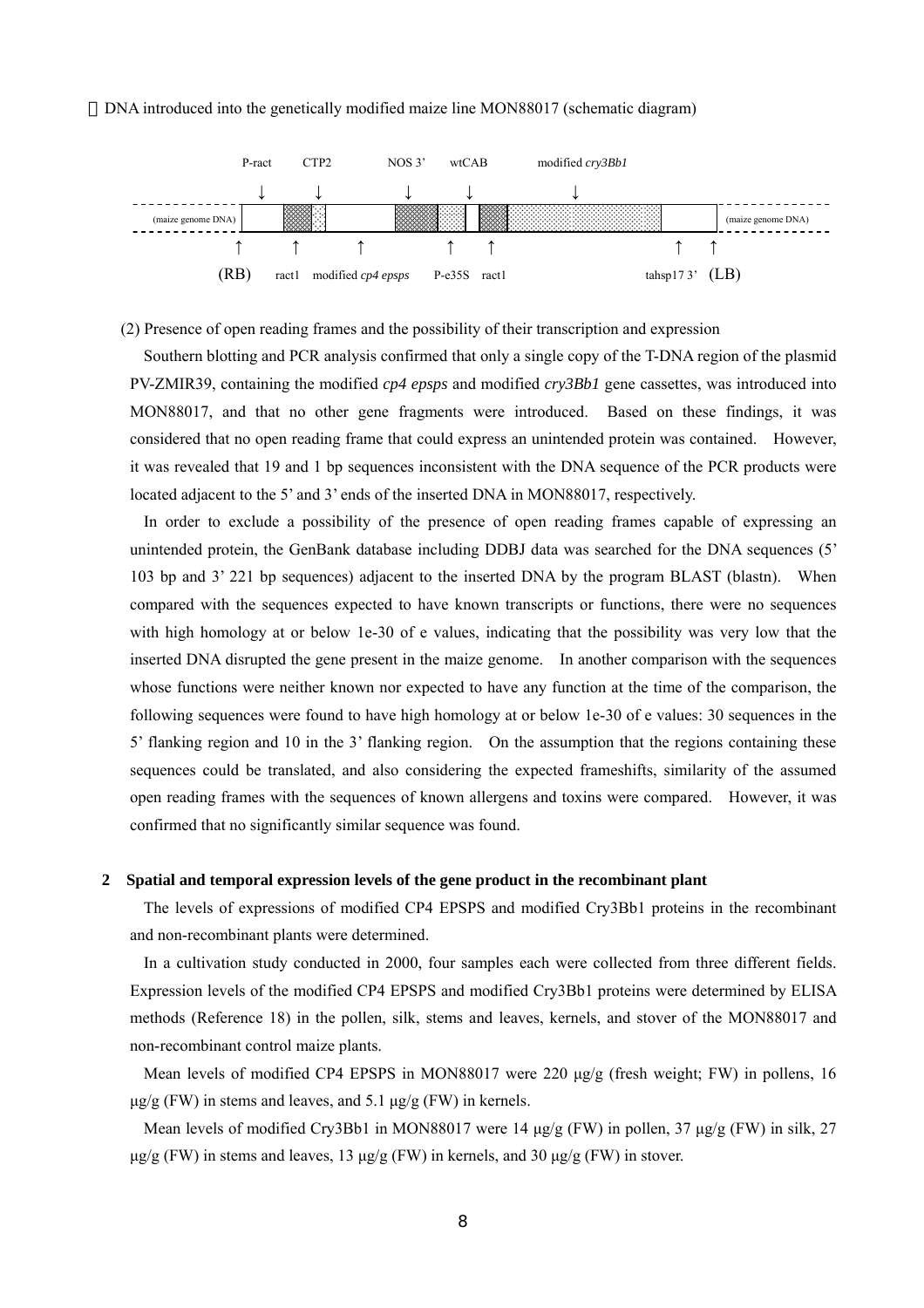#### **3 Daily intake of the gene product (protein) and its significance**

Modified CP4 EPSPS protein

The maximum level of modified CP4 EPSPS in the kernels of MON88017 harvested in the field was 6.3  $\mu$ g/g (FW).

The average daily intake of "maize grains and/or processed food thereof" in Japanese is 0.4 g (Reference 19). On the assumption that all the consumed maize grains are derived from MON88017, the maximal daily intake of the modified CP4 EPSPS protein would be expected to be 2.52 µg.

Since the average intake of protein is 71.5 g (Reference 20), the percentage of modified CP4 EPSPS protein to the total protein is calculated to be  $3.5 \times 10^{-6}$ %.

Modified Cry3Bb1 protein

The maximum level of Cry3Bb1 protein in the kernels of MON88017 harvested in the field was 19  $\mu$ g/g (FW).

The average daily intake of maize grains in Japanese is 0.4 g (Reference 19). On the assumption that all the consumed maize grains are derived from MON88017 maize, the maximal daily intake of the modified Cry3Bb1 protein would be expected to be 7.6 µg.

Therefore, the percentage of modified Cry3Bb1 protein to the total protein is calculated to be  $1.06 \times 10^{-5}$ %.

#### **4 Allergenicity of the gene product (protein)**

(1) Allergenicity of the donor of the introduced gene

Allergenicity of *Rhizobium* (*Agrobacterium*) to humans has not been reported. The CP4 strain, the donor of the modified *epsps* gene, belongs to *Rhizobium*.

Allergenicity of *B. thuringiensis* ssp. *kumamotoensis*, the donor of the modified *cry3Bb1* gene, to humans has not been reported.

(2) Allergenicity of the gene product (protein)

There are no findings indicating that either modified CP4 EPSPS or modified Cry3Bb1 protein has allergenicity.

(3) Sensitivity of the gene product (protein) to physicochemical treatments

1) Sensitivity to artificial gastric fluid

Modified CP4 EPSPS protein and modified Cry3Bb1 protein produced by *E. coli* were treated with artificial gastric fluid and then analyzed by Western blotting. Both proteins were digested below the lower limit of immunochemical detection within 15 seconds.

The artificial gastric fluid was prepared according to the United States Pharmacopeia.

2) Sensitivity to artificial intestinal fluid

The modified CP4 EPSPS protein produced by *E. coli* was treated with the artificial intestinal fluid and then analyzed by Western blotting. In the artificial intestinal fluid, most of immunoreactivity of the modified CP4 EPSPS protein disappeared in 10 minutes and completely after 100 minutes.

The modified Cry3Bb1 protein produced by *E. coli* was treated with artificial intestinal fluid and then analyzed by Western blotting. In the artificial intestinal fluid, the trypsin tolerant core protein of 59 kDa remained even 24 hours later.

3) Sensitivity to heat treatment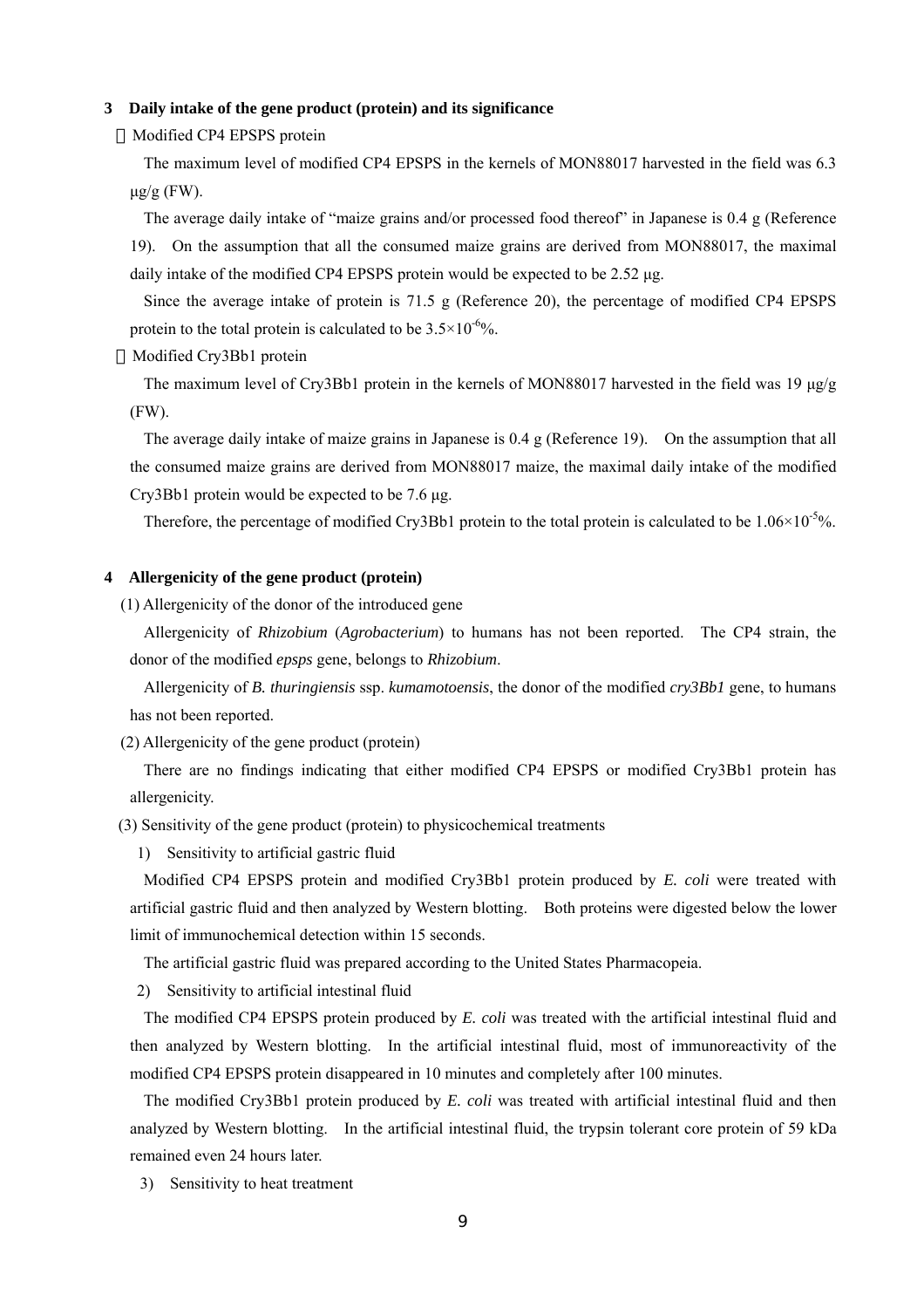In a heating test, where defatted Roundup Ready soybeans containing the modified CP4 EPSPS protein were used, ELISA analysis confirmed that 99% or more of immunoreactivity of the protein was lost after heat treatment at 100 °C for 38 minutes (References 21 and 22).

After kernels of MON88017 were heated under standard corn processing conditions (about 206 °C for 20 minutes), proteins were extracted and analyzed by Western blotting. Immunoreactivity of the modified Cry3Bb1 protein was below the lower limit of detection.

(4) Similarity of amino acid sequence of the gene product (protein) with known allergens (including the proteins involved in gluten-sensitive enteropathy)

To examine the similarity of amino acid sequence of the modified CP4 EPSPS and modified Cry3Bb1 proteins with known allergens, homology searches were conducted using a database of 752 known allergens and gliadins. FASTA, the standard tool for database search, was used to find homologous allergens (References 23, 24, 25, 26 and 27). In addition, homology searches using eight consecutive amino acid residues of the modified CP4 EPSPS and modified Cry3Bb1 proteins were performed to identify a possible antigenic determinant.

In all searches, modified CP4 EPSPS and modified Cry3Bb1 proteins had no similarity of amino acid sequence with known protein allergens and gluten-sensitive enteropathy-related proteins.

As a result of the comprehensive reviews of (1) to (4) and 3 of the previous section, it was confirmed that there were no data indicating the allergenicity of modified CP4 EPSPS protein and modified Cry3Bb1 protein.

#### **5 Stability of the gene introduced into the recombinant plant**

Segregation ratios in 10 generations of MON88017 line were assessed using the expression of modified Cry3Bb1 protein as a marker. The result showed no statistically significant difference (chi-square test) between observed and expected values of all but one generation. In the generation where a significant difference was observed, the observed value exceeded the expected value. A possible reason is as follows: a high concentration of glyphosate was applied to the immediately preceding generation that was heterozygous for the inserted gene; only the pollen carrying the modified *cp4 epsps* gene survived and intercrossed; and thus no segregation occurred in this generation.

To confirm the stability of the introduced gene of MON88017 in later generations, Southern blot analysis was conducted for genomic DNAs obtained from multiple generations. In this analysis, the DNAs were digested with restriction enzymes that cleave the T-DNA region of the expression vector at one site, and four probes that cover the T-DNA region were used. As a result, the identical band profiles were onfirmed in all the generations.

To confirm the stability of expression of modified Cry3Bb1 protein in MON88017, Western blot analysis was conducted using powdered kernels obtained from multiple generations. As a result, the presence of a band consistent with the molecular weights of modified Cry3Bb1 protein was confirmed in all the generations.

The stability of expression of modified CP4 EPSPS protein in MON88017 was confirmed by applying glyphosate in multiple generations.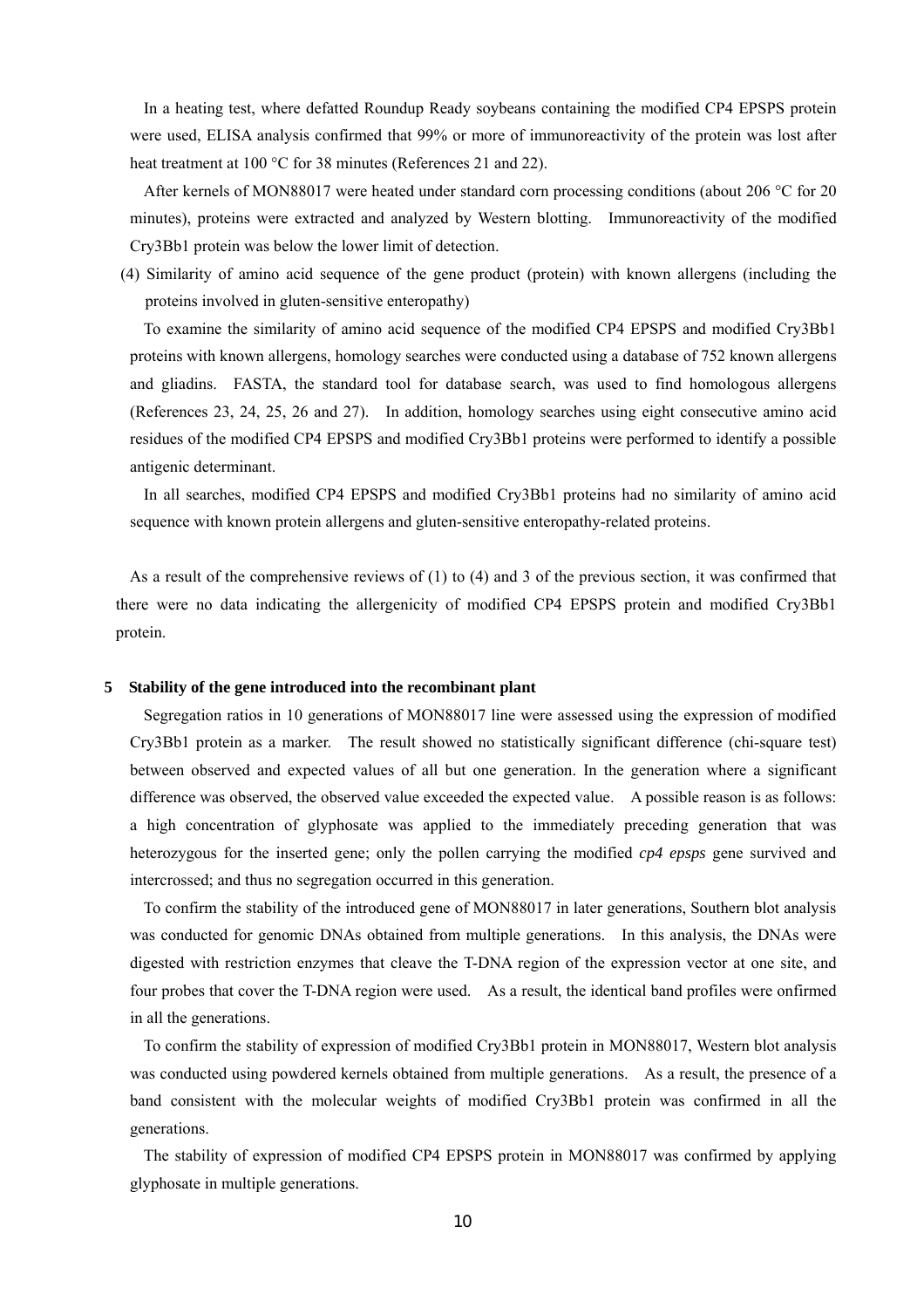From these results, it was confirmed that the genes introduced in MON88017 were stably inherited as single dominant genes according to Mendel's laws.

#### **6 Effect of the expressed gene product (protein) on the metabolic pathways**

The EPSPS protein catalyzes a step in the shikimate pathway, an aromatic amino acid biosynthetic pathway. It is known that the synthetic step from 3-deoxy-D-arabino-heptulosonate-7-phosphate to chorismic acid, which is known to be important in this metabolic pathway, is rarely inhibited or regulated by intermediates or end products (References 28 and 29). This suggests that EPSPS protein does not play an important role in this pathway as a rate-limiting enzyme.

It is also known that EPSPS protein reacts specifically with phosphoenolpyruvic acid and shikimate -3-phosphate (S3P) (Reference 30). In addition, only shikimic acid, structurally similar to S3P, is known to react with EPSPS, but the reactivity of EPSPS with shikimic acid is merely about one two-millionth of that with S3P. Therefore, it is unlikely that EPSPS reacts with shikimic acid *in planta*.

Modified Cry3Bb1 protein does not possess enzymatic activity and therefore is not considered to affect the metabolic pathway *in planta*.

These findings suggest that it is very unlikely that these gene products can affect metabolic pathways of the host maize.

#### **7 Differences from the host**

Major components, fibers, fatty acid composition, amino acid composition, inorganics, vitamins, antinutrients, and secondary metabolites in stems, leaves and kernels were analyzed and compared among MON88017, a non-recombinant control maize, and 12 commercialized non-recombinant maize varieties.

Measurements of major components (ash, carbohydrate, water, protein and total lipid), fibers (acid detergent fiber and neutral detergent fiber), and inorganics (calcium and phosphate) in stems and leaves showed no statistically significant differences between MON88017 and non-recombinant varieties.

Eighteen amino acids, nine fatty acids, inorganics (calcium, copper, iron, magnesium, manganese, phosphate, potassium and zinc), major components (ash, carbohydrate, water, protein and total lipid), fibers (acid detergent fiber, neutral detergent fiber and total dietary fiber), vitamins (folic acid, niacin, vitamin B1, vitamin B2, vitamin B6 and vitamin E), secondary metabolites (ferulic acid and *p*-coumaric acid), and antinutrients (phytic acid and raffinose) in kernels were also analyzed. As a result, statistically significant differences were observed in 18:2 linoleic acid, 20:0 arachic acid and vitamin B1 between MON88017 and non-recombinant varieties. However, the average values were within analytical values of commercialized non-recombinant varieties. Therefore, it was considered that these statistically significant differences were not biologically significant.

#### **8 Approval and usage of the recombinant plant as food in other countries**

In the USA, an application for safety review of MON88017 as food and feed was filed with the Food and Drug Administration (FDA) in March 2004. It was approved in January 2005. In January 2004, an application for exemption from the establishment of a residue standard for the modified Cry3Bb1 protein was filed with the Environmental Protection Agency (EPA). In April 2004, an application for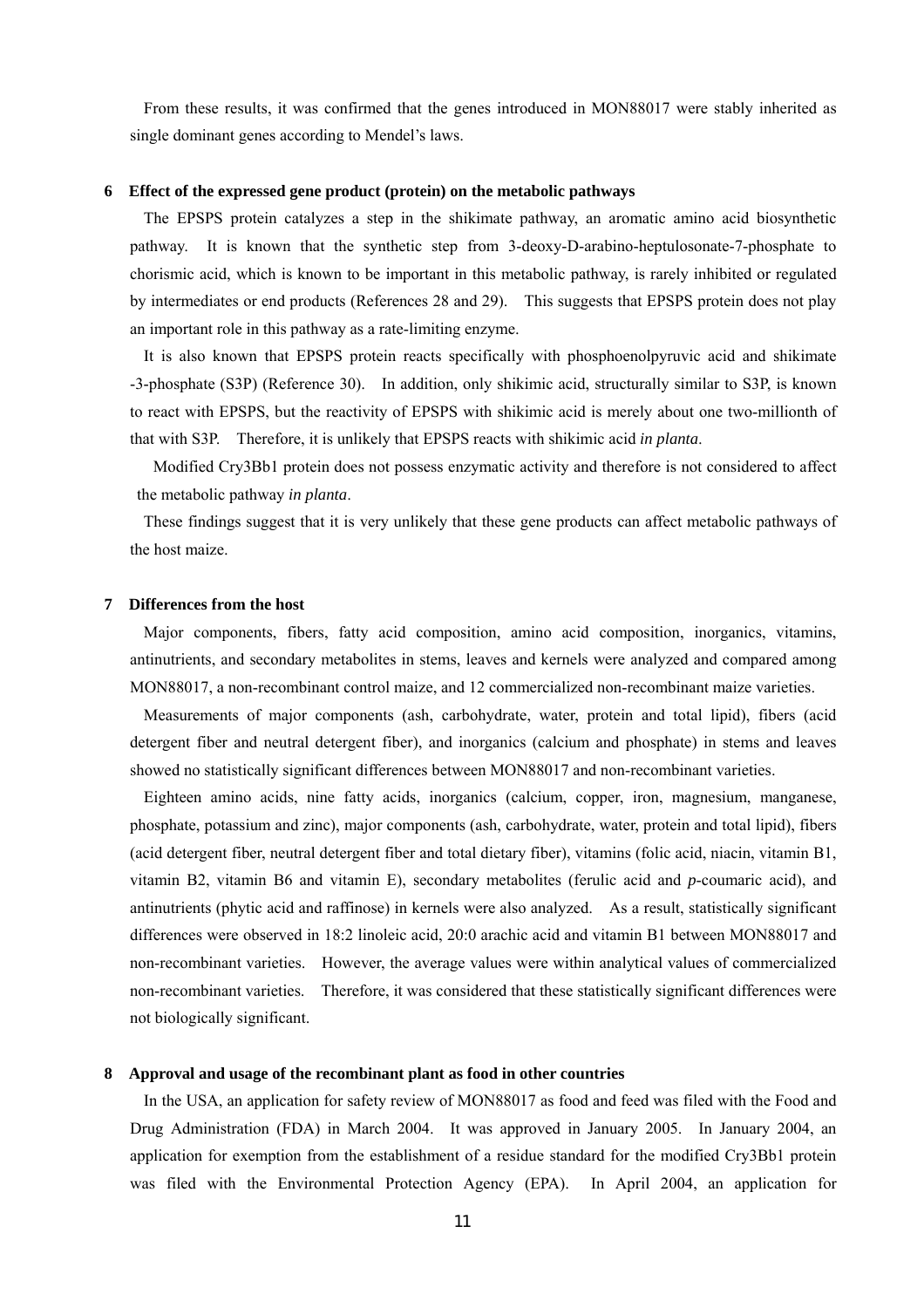non-regulated status (commercial scale production) was filed with the United States Department of Agriculture (USDA).

In Canada, an application for safety review as food was filed with the Health Canada in May 2004, and an application for safety on environment and feed was filed with the Canadian Food Inspection Agency (CFIA) also in May 2004.

In Australia and New Zealand, an application for safety review as food and feed was filed with the Food Standards Australia New Zealand (FSANZ) in October 2004.

#### **9 Methods for cultivation**

The cultivation methods for MON88017 line differs from conventional methods for non-recombinant maize varieties only in the following points: herbicide glyphosate can be used throughout its growing period, and it shows resistance to corn rootworms.

#### **10 Methods for seed production and management**

Methods for production and management of MON88017 seeds are the same as those of conventional maize varieties.

#### **Section 7 Studies required additionally when safety cannot be confirmed based on Sections 2 to 6**

Substantial findings on the safety have been obtained from Sections 2 to 6, and therefore the Commision do not think it necessary to conduct the following studies. The applicant submitted data from acute toxicity studies, which were also reviewd to acertain the safety.

- 1 Acute toxicity study
- 2 Subacute toxicity study
- 3 Chronic toxicity study
- 4 Reproduction study
- 5 Mutagenicity study
- 6 Carcinogenicity study
- 7 Other required studies (e.g. intestinal toxicity, immunotoxicity, neurotoxicity, or nutritional assessment studies)

#### **1**.**Acute toxicity study**

Acute toxicity studies were conducted in mice, where modified CP4 EPSPS protein or modified Cry3Bb1 protein produced by *E. coli* was administered by gavage. In the studies, no harmful effect was observed in mice receiving the highest dose of either protein.

#### Ⅳ **Conclusion**

As a result of the safety assessment of the genetically modified MON88017 tolerant to the herbicide glyphosate and resistant to coleopteran pests based on the "Standards for the Safety Assessment of Genetically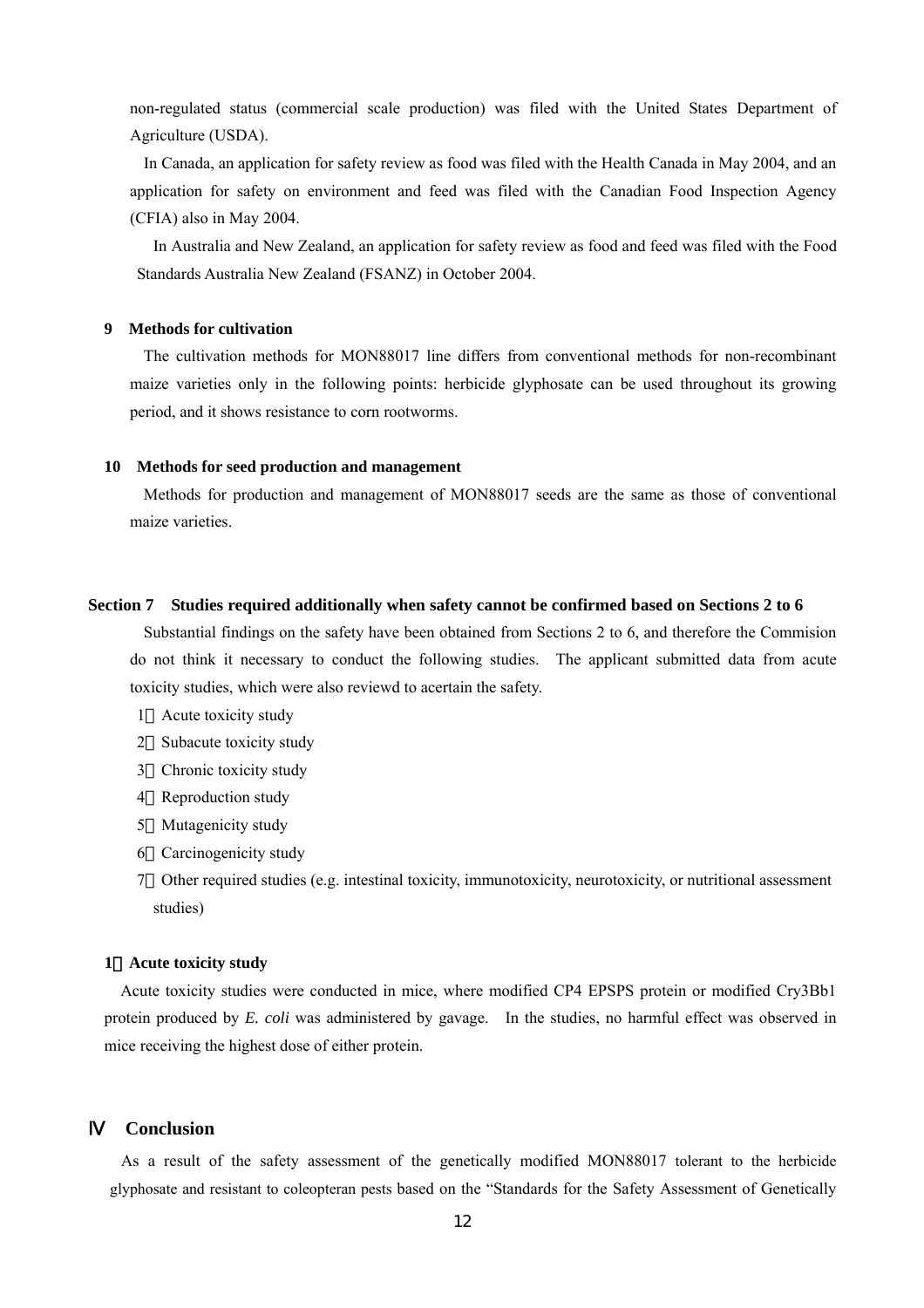Modified Foods (Seed Plants) ", any risk that the use of MON88017 line as food causes any adverse effect on human health has not been identified.

#### Ⅴ **References**

- 1. Kikuchi K. Production and Use of Corn (1987). Korin
- 2. 2002 FAO Annual Report of Agricultural Production. (2003). FAO.
- 3. White PJ, Pollak LM. Corn as a Food Source in the United States: Part . Processes, Products, Composition and Nutritive Values. *Cereal Food World* (1995) 40:756-761.
- 4. Aldrich SR, Scott WO, Hoeft RG. ModernCorn Production, Third Edition. (1986). A&L Publication, Inc. Champaign, Illinois, USA.
- 5. Galinat WC. The Origin of Corn. Corn and Corn Improvement, Third Edition. #18 in the series *Agronomy* (Ed. Sprague GF, Dudley JW). (1988) 1-31. American Soc. of Agronomy. Madison, WI, USA.
- 6. Jugenheimer RW. Corns for special purposes and uses. Corn: Improvement, Seed Production and Uses. (1976) 215-233. John Wiley & Sons. New York.
- 7. OECD Consensus document on the Biology of Zea Mays subsp. mays (Maize). (2003). OECD.
- 8. Tanaka LG, El-Dahr JM, Lehrer SB. Double-blind, placebo-controlled corn challenge resulting in anaphylaxis. *J Allergy Clin Immunol.*(2001) 107:744.
- 9. Pasimi G, Simonato B, Curioni A, Vincenzi S, Cristaudo A, Santucci B, Dai Belin Peruffo A, Giannattasio M. IgE-mediated allergy to corn:a 50 KDa protein belonging to the reduced soluble proteins, is major allergen. *Allergy* (2002) 57:98-106.
- 10. Pastorello EA, Farioli L, Pravettoni V, Ispano M, Scibola E, Trambaioli C, Giuffrida MG, Ansaloni R, Godovac-Zimmermann J, Conti A, Fortunato D, Ortolani C. The maize major allergen,which is reponsible for food-induced allergic reactions, is a lipid transfer protein. *J Allergy Clin Immunol.* (2000) 106(4):744-751.
- 11. Pastorello EA, Pompei C, Pravettoni V, Farioli L, Calamari AM, Scibilia J, Robino AM, Conti A, Iametti S, Fortunato D, Bonomi S, Ortolani S. Lipid-transfer protein is the maize major allergen, maintaining IgE-binding activity after cooking 100 degC, as demonstrated in anaphylactic patients and patients with positive double-blind, placebo-controlled food challenge results. *J Allergy Clin Immunol.* (2003) 112(4):744-751.
- 12. Japan Export & Import December Edition of 2003 (689th issue). Japan Tariff Association. (2004).
- 13. Compiled by Livestock Production and Feed Division; Livestock Industry Department; Agricultural Production Bureau; Ministry of Agriculture, Forestry and Fisheries. Monthly Feed Statistics 474th to 485th issues. 2003 2004. Mixed Feed Stable Supply Organization.
- 14. Nagata T. Illustrated Grasses of Japan. (1989) Heibonsha.
- 15. Hatasaku-Zensho (Upland Farming) Zakkoku-hen (Miscellaneous cereals). (1981) Rural Culture Association.
- 16. McElroy D, Zhang W, Cao J, Wu R. Isolation of an Efficient Action Promoter for Use in Rice Transformation. *Plant Cell*. (1990) 2:163-171.